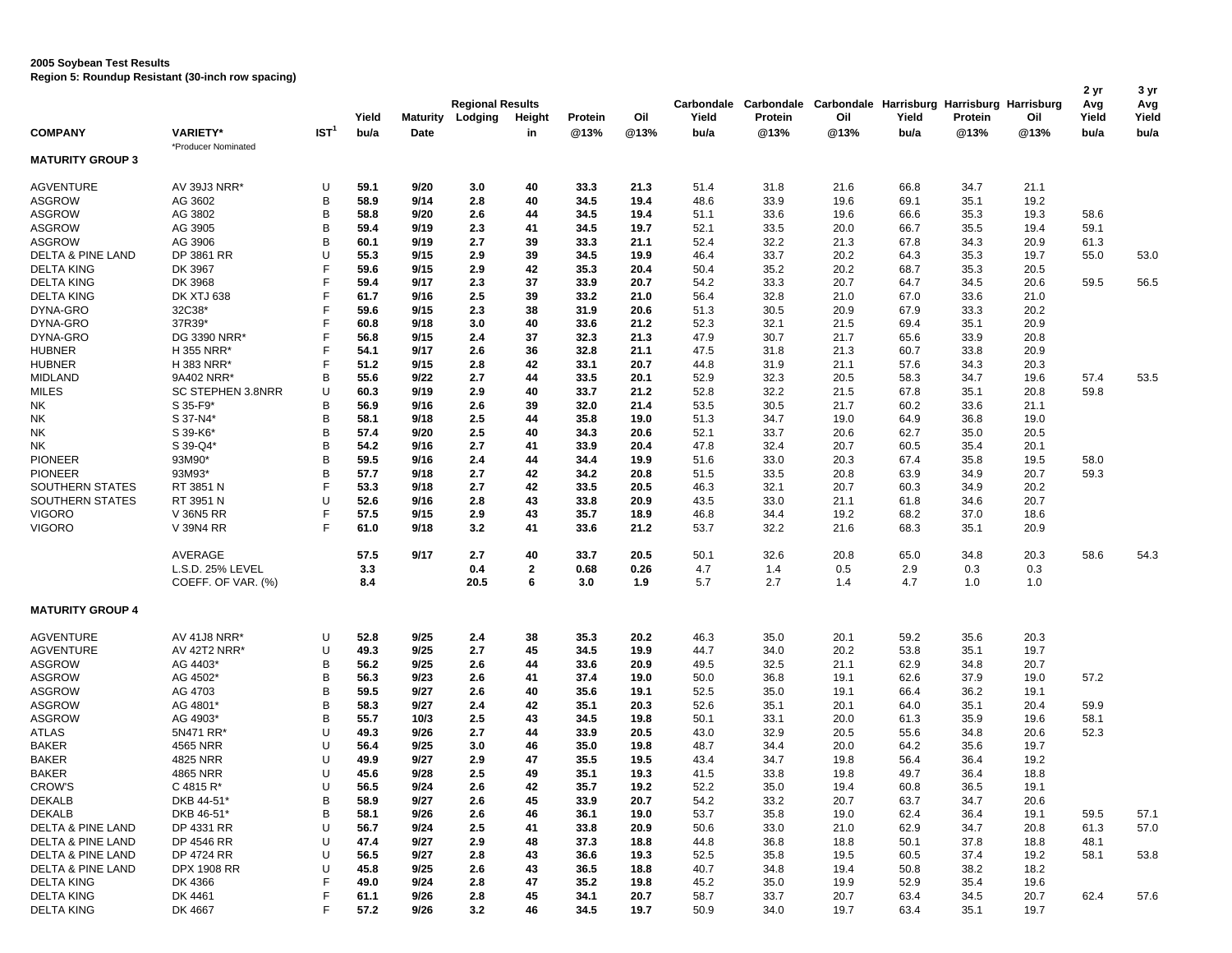## **2005 Soybean Test Results**

**Region 5: Roundup Resistant (30-inch row spacing)**

|                                    |                              |                  | Yield        | <b>Maturity</b> | <b>Regional Results</b><br>Lodging | Height   | Protein      | Oil          | Yield        | Protein      | Carbondale Carbondale Carbondale Harrisburg Harrisburg Harrisburg<br>Oil | Yield        | Protein      | Oil          | 2 yr<br>Avg<br>Yield | 3 yr<br>Avg<br>Yield |  |
|------------------------------------|------------------------------|------------------|--------------|-----------------|------------------------------------|----------|--------------|--------------|--------------|--------------|--------------------------------------------------------------------------|--------------|--------------|--------------|----------------------|----------------------|--|
| <b>COMPANY</b>                     | <b>VARIETY*</b>              | IST <sup>1</sup> | bu/a         | Date            |                                    | in       | @13%         | @13%         | bu/a         | @13%         | @13%                                                                     | bu/a         | @13%         | @13%         | bu/a                 | bu/a                 |  |
|                                    | *Producer Nominated          |                  |              |                 |                                    |          |              |              |              |              |                                                                          |              |              |              |                      |                      |  |
| <b>DELTA KING</b>                  | DK 4763                      | F                | 60.4         | 9/25            | 2.8                                | 43       | 36.6         | 18.9         | 57.7         | 36.5         | 18.9                                                                     | 63.1         | 36.8         | 18.9         | 61.0                 | 56.8                 |  |
| <b>DELTA KING</b>                  | DK 4866                      | F                | 56.7         | 9/29            | 2.7                                | 46       | 35.4         | 18.8         | 54.4         | 34.8         | 18.9                                                                     | 58.9         | 35.9         | 18.7         |                      |                      |  |
| <b>DELTA KING</b>                  | DK 4967                      | F                | 55.7         | 9/28            | 2.9                                | 45       | 37.2         | 19.1         | 50.8         | 36.8         | 19.1                                                                     | 60.5         | 37.6         | 19.0         | 57.6                 | 54.2                 |  |
| <b>DELTA KING</b>                  | <b>DK XTJ 640</b>            | F                | 55.7         | 9/24            | 3.0                                | 44       | 35.8         | 19.4         | 52.7         | 35.8         | 19.1                                                                     | 58.8         | 35.9         | 19.7         |                      |                      |  |
| <b>DELTA KING</b>                  | DK XTJ 6D44                  | F                | 60.2         | 9/25            | 3.0                                | 44       | 35.3         | 19.8         | 53.4         | 35.1         | 19.8                                                                     | 66.9         | 35.6         | 19.8         |                      |                      |  |
| <b>DELTA KING</b>                  | DK XTJ 6L49                  | F                | 50.1         | 10/3            | 2.7                                | 44       | 35.4         | 18.7         | 50.9         | 34.8         | 18.7                                                                     | 49.4         | 35.9         | 18.6         |                      |                      |  |
| <b>DIENER</b>                      | 4304 CR*                     | F                | 55.2         | 9/26            | 2.8                                | 44       | 33.9         | 20.8         | 49.8         | 33.5         | 20.9                                                                     | 60.6         | 34.4         | 20.7         |                      |                      |  |
| <b>DIENER</b>                      | 4725 CR*                     | F                | 56.4         | 9/26            | 2.8                                | 44       | 36.5         | 19.3         | 51.9         | 35.4         | 19.7                                                                     | 60.9         | 37.6         | 19.0         |                      |                      |  |
| DYNA-GRO                           | 35B40*                       | F                | 55.8         | 9/27            | 2.8                                | 44       | 34.1         | 20.1         | 48.5         | 33.6         | 20.1                                                                     | 63.1         | 34.6         | 20.2         |                      |                      |  |
| DYNA-GRO                           | 36K40                        | F                | 51.0         | 9/19            | 2.4                                | 40       | 34.5         | 20.2         | 45.4         | 33.9         | 20.3                                                                     | 56.6         | 35.2         | 20.1         |                      |                      |  |
| DYNA-GRO                           | 38T47                        | F                | 55.9         | 9/25            | 2.8                                | 43       | 35.9         | 19.2         | 51.2         | 35.4         | 19.3                                                                     | 60.6         | 36.4         | 19.1         |                      |                      |  |
| DYNA-GRO                           | 39G43                        | F                | 55.8         | 9/25            | 2.5                                | 42       | 33.9         | 20.4         | 46.3         | 32.9         | 20.6                                                                     | 65.2         | 34.9         | 20.2         |                      |                      |  |
| DYNA-GRO                           | <b>DG 3437 NRR</b>           | F                | 57.1         | 9/24            | 2.5                                | 39       | 34.0         | 20.5         | 49.3         | 33.7         | 20.4                                                                     | 64.8         | 34.3         | 20.6         |                      |                      |  |
| DYNA-GRO                           | DG 3443 NRR*                 | F                | 55.3         | 9/27            | 2.8                                | 44       | 33.2         | 20.9         | 50.4         | 32.2         | 21.1                                                                     | 60.3         | 34.3         | 20.7         |                      |                      |  |
| EXCEL                              | 8448 NRR                     | B                | 60.7         | 9/24            | 2.5                                | 39       | 34.6         | 20.4         | 54.6         | 34.6         | 20.2                                                                     | 66.7         | 34.6         | 20.6         | 63.1                 | 58.2                 |  |
| <b>EXCEL</b>                       | 8509 NRR                     | B                | 53.5         | 10/1            | 3.2                                | 47       | 36.9         | 18.3         | 53.7         | 36.6         | 18.0                                                                     | 53.3         | 37.2         | 18.6         | 53.3                 |                      |  |
| <b>FS HISOY</b>                    | <b>HS 4228</b>               | B                | 55.1         | 9/24            | 2.5                                | 39       | 34.0         | 20.4         | 45.8         | 33.5         | 20.3                                                                     | 64.4         | 34.6         | 20.6         | 63.1                 |                      |  |
| <b>FS HISOY</b>                    | <b>HS 4646</b>               | B                | 58.7         | 9/26            | 2.8                                | 42       | 34.7         | 19.9         | 50.4         | 33.9         | 19.9                                                                     | 67.0         | 35.5         | 19.9         | 61.1                 |                      |  |
| <b>FS HISOY</b>                    | HS 4736*                     | B                | 51.4         | 9/28            | 2.9                                | 52       | 36.4         | 19.0         | 45.9         | 36.6         | 18.7                                                                     | 57.0         | 36.2         | 19.3         | 54.9                 | 50.9                 |  |
| <b>FS HISOY</b>                    | HS 4826*                     | B                | 56.2         | 9/25            | 2.7                                | 44       | 36.6         | 19.4         | 49.1         | 35.6         | 19.7                                                                     | 63.3         | 37.7         | 19.1         | 58.5                 | 54.1                 |  |
| <b>FS HISOY</b>                    | HS 5036                      | B                | 57.9         | 9/27            | 2.9                                | 45       | 34.4         | 19.5         | 51.3         | 33.2         | 19.6                                                                     | 64.6         | 35.7         | 19.5         | 54.4                 | 52.1                 |  |
| <b>FS HISOY</b>                    | X 05-42 B                    | B                | 55.1         | 9/26            | 2.3                                | 41       | 32.7         | 20.5         | 46.0         | 32.4         | 20.5                                                                     | 64.2         | 33.0         | 20.6         |                      |                      |  |
| <b>FS HISOY</b>                    | X 05-44                      | B                | 58.5         | 9/26            | 2.9                                | 46       | 34.9         | 19.8         | 50.2         | 33.9         | 20.0                                                                     | 66.7         | 35.8         | 19.7         |                      |                      |  |
| <b>FS HISOY</b>                    | X 05-48                      | B                | 55.2         | 9/28            | 2.8                                | 42       | 34.7         | 19.4         | 48.7         | 33.8         | 19.4                                                                     | 61.8         | 35.5         | 19.3         |                      |                      |  |
| <b>FS HISOY</b>                    | X 05-49                      | B                | 48.7         | 10/6            | 2.7                                | 49       | 34.9         | 19.6         | 48.5         | 34.0         | 19.7                                                                     | 48.8         | 35.8         | 19.6         |                      |                      |  |
| GARST                              | 4212 RR/STS/N                | U                | 57.5         | 9/23            | 2.6                                | 39       | 34.4         | 20.4         | 50.7         | 33.8         | 20.3                                                                     | 64.2         | 35.0         | 20.5         | 61.7                 |                      |  |
| GARST                              | 4512 RR/N*                   | U                | 56.8         | 9/24            | 2.5                                | 44       | 33.8         | 20.8         | 49.8         | 32.8         | 20.9                                                                     | 63.9         | 34.8         | 20.7         | 60.5                 | 55.0                 |  |
| GARST                              | 484 RR/N                     | U                | 49.4         | 9/28            | 2.8                                | 48       | 35.5         | 19.3         | 44.8         | 34.4         | 19.6                                                                     | 53.9         | 36.6         | 19.0         | 53.8                 | 51.2                 |  |
| <b>HUBNER</b>                      | H 402 NRR*                   | F                | 58.3         | 9/20            | 2.5                                | 37       | 34.2         | 21.0         | 51.8         | 33.4         | 21.2                                                                     | 64.7         | 35.0         | 20.9         |                      |                      |  |
| <b>HUBNER</b>                      | H 427 NRR*                   | F                | 57.0         | 9/24            | 2.5                                | 37       | 34.1         | 20.4         | 47.5         | 33.8         | 20.3                                                                     | 66.5         | 34.4         | 20.5         |                      |                      |  |
| <b>HUBNER</b>                      | H 431 NRR*                   | F                | 57.7         | 9/24            | 2.8                                | 44       | 33.2         | 21.2         | 51.4         | 32.4         | 21.3                                                                     | 64.0         | 33.9         | 21.2         |                      |                      |  |
| <b>KRUGER</b>                      | K-473 RR/SCN                 | B                | 47.8         | 10/1            | 2.4                                | 48       | 35.0         | 19.2         | 44.0         | 34.1         | 19.3                                                                     | 51.6         | 35.9         | 19.1         |                      |                      |  |
| M & D SEED                         | 9440 NRR*                    | U                | 58.4         | 9/24            | 2.6                                | 37       | 34.4         | 20.5         | 52.2         | 34.0         | 20.4                                                                     | 64.7         | 34.8         | 20.5         | 58.2                 |                      |  |
| <b>MERSCHMAN</b>                   | <b>AUSTIN 643RR</b>          | U<br>F           | 59.2         | 9/23            | 2.6                                | 38       | 34.1         | 20.4         | 51.9         | 33.3         | 20.4                                                                     | 66.4         | 34.9         | 20.4         |                      |                      |  |
| <b>MERSCHMAN</b>                   | <b>DALLAS RR</b>             | U                | 57.5         | 9/24            | 2.8                                | 42       | 36.5         | 19.6         | 52.8         | 35.6         | 19.9                                                                     | 62.2         | 37.4         | 19.4         | 59.9                 |                      |  |
| <b>MERSCHMAN</b>                   | MEMPHIS 642RR                | F                | 56.2<br>56.1 | 9/25<br>9/28    | 3.0                                | 48<br>43 | 34.5<br>34.8 | 20.0         | 49.3         | 33.3         | 20.4<br>19.4                                                             | 63.0<br>65.1 | 35.8<br>35.6 | 19.6         |                      |                      |  |
| <b>MERSCHMAN</b><br><b>MIDLAND</b> | <b>ROCKY RR</b><br>9A445 NRR | B                | 49.3         | 9/24            | 2.8<br>2.8                         | 45       | 34.0         | 19.5<br>19.7 | 47.1<br>48.7 | 33.9<br>32.8 | 20.1                                                                     | 49.8         | 35.2         | 19.5<br>19.4 | 54.5<br>50.3         |                      |  |
| <b>MIDLAND</b>                     | 9A475 XRR                    | B                | 48.2         | 9/25            | 2.6                                | 45       | 34.7         | 20.0         | 45.1         | 33.4         | 20.3                                                                     | 51.4         | 35.9         | 19.7         | 51.4                 |                      |  |
| MIDLAND                            | 9A485 XRR                    | B                | 48.5         | 9/27            | 2.7                                | 47       | 34.9         | 20.0         | 45.1         | 34.3         | 20.1                                                                     | 51.8         | 35.5         | 19.8         |                      |                      |  |
| <b>MIDLAND</b>                     | <b>MG 4006 NRR</b>           | B                | 53.6         | 9/24            | 2.5                                | 41       | 33.1         | 20.5         | 46.5         | 32.7         | 20.6                                                                     | 60.7         | 33.5         | 20.4         |                      |                      |  |
| <b>MIDLAND</b>                     | <b>MG 4606 NRR</b>           | B                | 58.5         | 9/26            | 2.8                                | 46       | 35.4         | 19.5         | 53.7         | 34.4         | 19.7                                                                     | 63.4         | 36.4         | 19.2         |                      |                      |  |
| MIDWEST SEED GEN                   | GR 4752*                     | U                | 58.0         | 9/25            | 2.6                                | 43       | 36.4         | 19.0         | 52.7         | 35.9         | 19.0                                                                     | 63.4         | 36.8         | 18.9         |                      |                      |  |
| <b>MILES</b>                       | SC LEVI 4.4NRR               | U                | 53.6         | 9/22            | 2.6                                | 39       | 33.8         | 20.5         | 48.4         | 32.9         | 20.7                                                                     | 58.7         | 34.7         | 20.2         |                      |                      |  |
| <b>MILES</b>                       | SC MOAB 4.5NRR               | U                | 55.1         | 9/25            | 3.2                                | 46       | 34.7         | 19.8         | 50.1         | 33.7         | 20.1                                                                     | 60.0         | 35.8         | 19.4         |                      |                      |  |
| <b>MILES</b>                       | SC REUBEN 4.8NRR             | U                | 48.2         | 10/3            | 2.6                                | 48       | 35.4         | 19.1         | 43.9         | 34.3         | 19.4                                                                     | 52.4         | 36.4         | 18.8         |                      |                      |  |
| NΚ                                 | S 42-P7*                     | В                | 53.4         | 9/23            | 2.8                                | 40       | 35.9         | 19.5         | 48.0         | 35.6         | 19.4                                                                     | 58.7         | 36.3         | 19.6         |                      |                      |  |
| NΚ                                 | S 43-B1*                     | B                | 55.7         | 9/24            | 2.7                                | 42       | 34.7         | 19.5         | 50.4         | 34.5         | 19.4                                                                     | 61.0         | 34.8         | 19.5         | 54.9                 | 53.5                 |  |
| NΚ                                 | S 49-Q9*                     | B                | 48.0         | 9/30            | 2.4                                | 46       | 35.4         | 18.1         | 46.6         | 33.9         | 18.6                                                                     | 49.4         | 36.9         | 17.7         | 52.6                 |                      |  |
| <b>PIONEER</b>                     | 94M30                        | B                | 57.8         | 9/24            | 2.8                                | 41       | 36.6         | 19.8         | 49.8         | 35.6         | 20.0                                                                     | 65.8         | 37.6         | 19.6         |                      |                      |  |
| <b>PIONEER</b>                     | 94M50                        | B                | 57.1         | 9/25            | 2.4                                | 40       | 35.4         | 20.0         | 48.3         | 35.3         | 19.7                                                                     | 65.8         | 35.5         | 20.3         |                      |                      |  |
| <b>PIONEER</b>                     | 94M70*                       | B                | 56.3         | 9/24            | 3.6                                | 45       | 35.4         | 19.9         | 52.0         | 34.7         | 19.8                                                                     | 60.6         | 36.1         | 20.0         | 56.5                 | 53.6                 |  |
| <b>PIONEER</b>                     | 94M80                        | B                | 59.4         | 9/26            | 2.8                                | 47       | 36.6         | 19.3         | 52.6         | 36.0         | 19.3                                                                     | 66.2         | 37.1         | 19.3         |                      |                      |  |
| SOUTHERN STATES                    | RT 4151 N                    |                  | 56.0         | 9/26            | 2.6                                | 41       | 36.4         | 19.8         | 52.2         | 36.2         | 19.6                                                                     | 59.8         | 36.5         | 20.1         |                      |                      |  |
| <b>SOUTHERN STATES</b>             | RT 4230 N                    | F                | 51.9         | 9/25            | 2.7                                | 42       | 34.8         | 20.5         | 48.6         | 34.4         | 20.4                                                                     | 55.3         | 35.2         | 20.5         | 56.9                 | 53.2                 |  |
| SOUTHERN STATES                    | RT 4440 N                    | F                | 57.5         | 9/26            | 2.8                                | 45       | 33.8         | 20.8         | 51.7         | 32.8         | 20.9                                                                     | 63.3         | 34.8         | 20.6         | 48.3                 |                      |  |